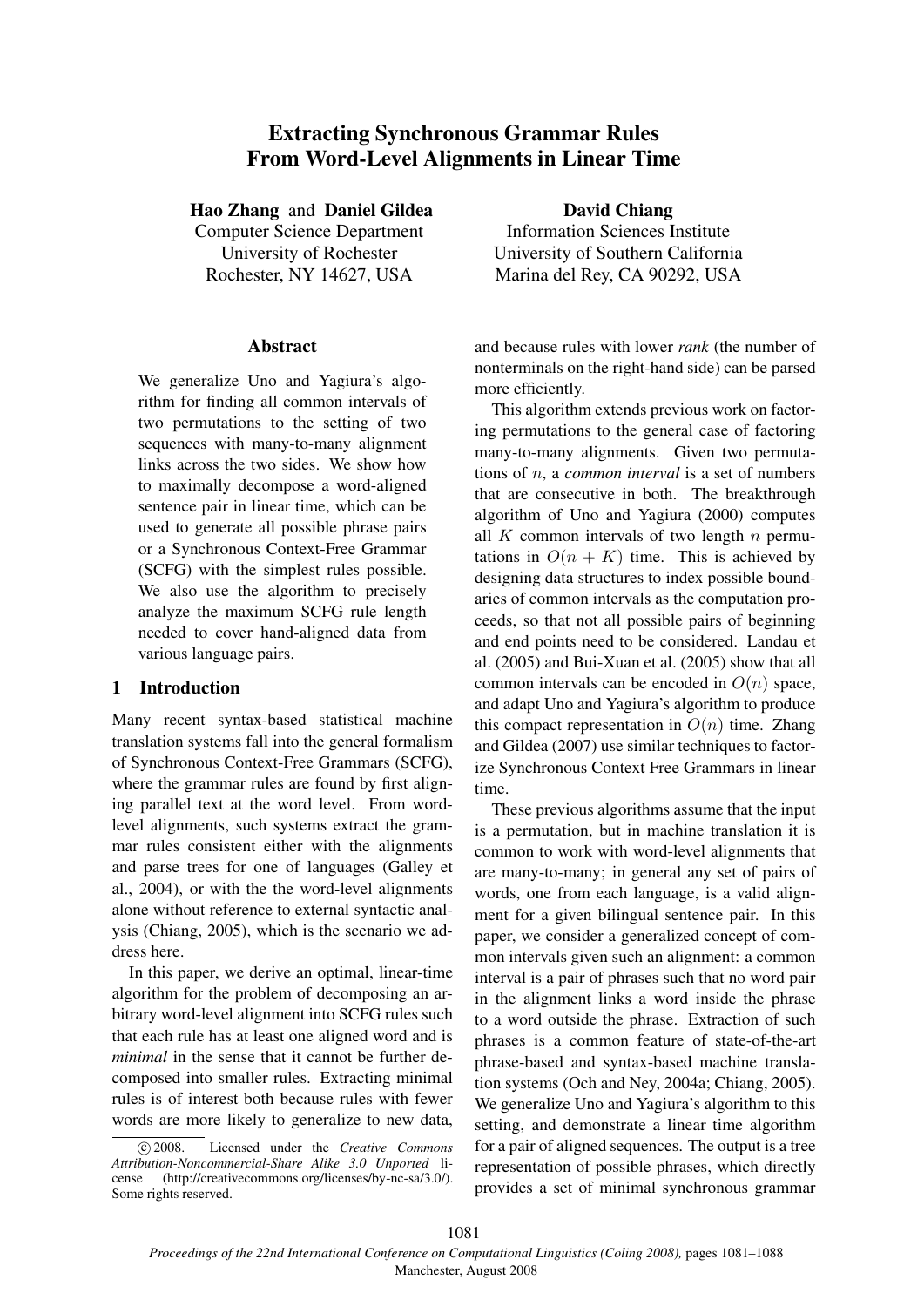rules for an SCFG-based machine translation system. For phrase-based machine translation, one can also read all phrase pairs consistent with the original alignment off of the tree in time linear in the number of such phrases.

# 2 Alignments and Phrase Pairs

Let  $[x, y]$  denote the sequence of integers between x and y inclusive, and  $[x, y)$  the integers between x and y − 1 inclusive. An *aligned sequence pair* or simply an *alignment* is a tuple  $(E, F, A)$ , where  $E = e_1 \cdots e_n$  and  $F = f_1 \cdots f_m$  are strings, and A is a set of links  $(x, y)$ , where  $1 \leq x \leq n$  and  $1 \leq y \leq m$ , connecting E and F. For most of this paper, since we are not concerned with the identity of the symbols in  $E$  and  $F$ , we will assume for simplicity that  $e_i = i$  and  $f_i = j$ , so that  $E =$ [1, *n*] and  $F = [1, m]$ .

In the context of statistical machine translation (Brown et al., 1993), we may interpret  $E$  as an English sentence,  $F$  its translation in French, and  $A$ a representation of how the words correspond to each other in the two sentences. A pair of substrings  $[s, t] \subset E$  and  $[u, v] \subset F$  is a *phrase pair* (Och and Ney, 2004b) if and only if the subset of links emitted from [s, t] in E is equal to the subset of links emitted from  $[u, v]$  in F, and both are nonempty.

Figure 1a shows an example of a many-tomany alignment, where  $E = [1, 6]$ ,  $F =$  $[1, 7]$ , and  $A = \{(1, 6), (2, 5), (2, 7), (3, 4),\}$  $(4, 1), (4, 3), (5, 2), (6, 1), (6, 3)$ . The eight phrase pairs in this alignment are:

$$
([1, 1], [6, 6]), ([1, 2], [5, 7]),
$$

$$
([3, 3], [4, 4]), ([1, 3], [4, 7]),
$$

$$
([5, 5], [2, 2]), ([4, 6], [1, 3]),
$$

$$
([3, 6], [1, 4]), ([1, 6], [1, 7]).
$$

In Figure 1b, we show the *alignment matrix* representation of the given alignment. By default, the columns correspond to the tokens in  $E$ , the rows correspond to the tokens in  $F$ , and the black cells in the matrix are the alignment links in A. Using the matrix representation, the phrase pairs can be viewed as submatrices as shown with the blacklined boundary boxes. Visually, a submatrix represents a phrase pair when it contains at least one alignment link and there are no alignment links directly above, below, or to the right or left of it.



Figure 1: An example of (a) a many-to-many alignment and (b) the same alignment as a matrix, with its phrase pairs marked.

### 2.1 Number of Phrase Pairs

In this section, we refine our definition of phrase pairs with the concept of *tightness* and give an asymptotic upper bound on the total number of such phrase pairs as the two sequences' lengths grow. In the original definition, the permissive many-to-many constraint allows for unaligned tokens in both sequences  $E$  and  $F$ . If there is an unaligned token adjacent to a phrase pair, then there is also a phrase pair that includes the unaligned token. We say that a phrase pair  $([s, t], [u, v])$  is *tight* if none of  $e_s$ ,  $e_t$ ,  $f_u$  and  $f_v$  is unaligned. By focusing on tight phrase pairs, we eliminate the non-tight ones that share the same set of alignment links with their tight counterpart.

Given  $[s, t]$  in E, let l be the first member of F that any position in [s, t] links to, and let u be the last. According to the definition of tight phrase pair,  $[l, u]$  is the only candidate phrase in F to pair up with  $[s, t]$  in E. So, the total number of tight phrase pairs is upper-bounded by the total number of intervals in each sequence, which is  $O(n^2)$ .

If we do not enforce the tightness constraint, the total number of phrase pairs can grow much faster. For example, if a sentence contains only a single alignment link between the midpoint of  $F$  and the midpoint of E, then there will be  $O(n^2m^2)$  possible phrase pairs, but only a single tight phrase pair. From now on, term *phrase pair* always refers to a tight phrase pair.

# 2.2 Hierarchical Decomposition of Phrase Pairs

In this section, we show how to encode all the tight phrase pairs of an alignment in a tree of size  $O(n)$ . Lemma 2.1. *When two phrase pairs overlap, the intersection, the differences, and the union of the two are also phrase pairs.*

The following picture graphically represents the two possible overlapping structures of two phrase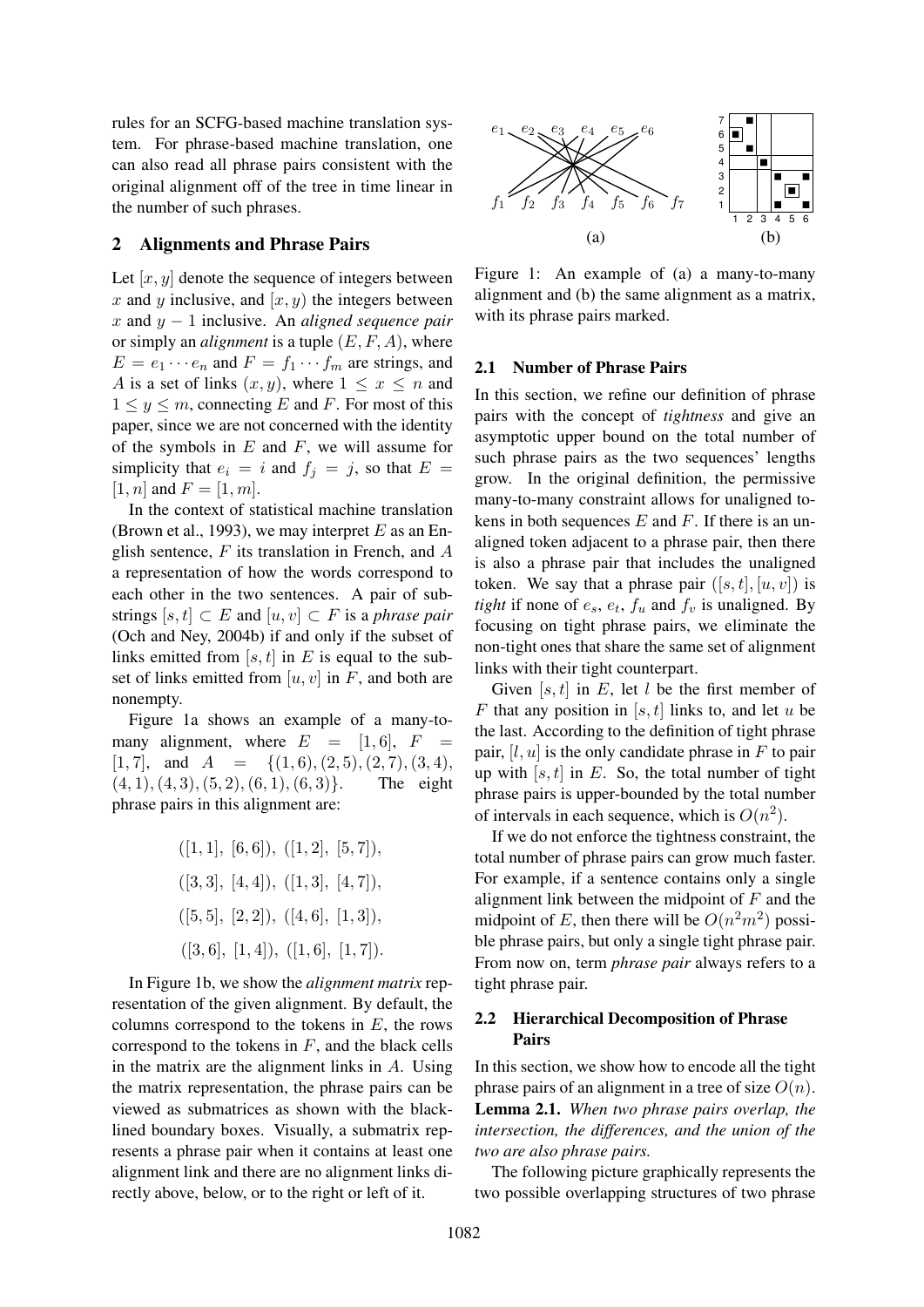

Figure 2: The normalized decomposition tree of the alignment in Figure 1.



Let  $AB$  and  $BC$  be two overlapping English phrases, with  $B$  being their overlap. There are six possible phrases, A, B, C, AB, BC, and ABC, but if we omit BC, the remainder are nested and can be represented compactly by  $((AB)C)$ , from which BC can easily be recovered. If we systematically apply this to the whole sentence, we obtain a hierarchical representation of all the phrase pairs, which we call the *normalized decomposition tree*. The normalized decomposition tree for the example is shown in Figure 2.

Bui-Xuan et al. (2005) show that the family of common intervals is *weakly partitive*, i.e. closed under intersection, difference and union. This allows the family to be represented as a hierarchical decomposition. The normalized decomposition focuses on the *right strong intervals*, those that do not overlap with any others on the right. Lemma 2.1 shows that the family of phrase pairs is also a weakly partitive family and can be hierarchically decomposed after normalization. A minor difference is we prefer *left strong intervals* since our algorithms scan  $F$  from left to right. Another difference is that we binarize a linearly-arranged sequence of non-overlapping phrase pairs instead of grouping them together.

In the following sections, we show how to produce the normalized hierarchical analysis of a given alignment.

# 3 Shift-Reduce Algorithm

In this section, we present an  $O(n^2+m+|A|)$  algorithm that is similar in spirit to a shift-reduce algorithm for parsing context-free languages. This algorithm is not optimal, but its left-to-right bottomup control will form the basis for the improved algorithm in the next section.

First, we can efficiently test whether a span  $[x, y]$  is a phrase as follows. Define a pair of functions  $l(x, y)$  and  $u(x, y)$  that record the minimum and maximum, respectively, of the positions on the French side that are linked to the positions  $[x, y]$ :

$$
l(x, y) = \min\{j \mid (i, j) \in A, i \in [x, y]\}
$$

$$
u(x, y) = \max\{j \mid (i, j) \in A, i \in [x, y]\}
$$

Note that  $l(\cdot, y)$  is monotone increasing and  $u(\cdot, y)$ is monotone decreasing. Define a *step* of  $l(\cdot, y)$ (or  $u(\cdot, y)$ ) to be a maximal interval over which  $l(\cdot, y)$  (resp.,  $u(\cdot, y)$ ) is constant. We can compute  $u(x, y)$  in constant time from its value on smaller spans:

$$
u(x, y) = \max\{u(x, z), u(z + 1, y)\}\
$$

and similarly for  $l(x, y)$ .

We define the following functions to count the number of links emitted from prefixes of  $F$  and  $E$ :

$$
F_c(j) = |\{(i', j') \in A \mid j' \le j\}|
$$
  

$$
E_c(i) = |\{(i', j') \in A \mid i' \le i\}|
$$

Then the difference  $F_c(u) - F_c(l-1)$  counts the total number of links to positions in  $[l, u]$ , and  $E_c(y)-E_c(x-1)$  counts the total number of links to positions in  $[x, y]$ .  $E_c$  and  $F_c$  can be precomputed in  $O(n + m + |A|)$  time.

Finally, let

$$
f(x,y) = F_c(u(x,y)) - F_c(l(x,y) - 1) - (E_c(y) - E_c(x - 1))
$$

Note that  $f$  is non-negative, but not monotonic in general. Figure 4 provides a visualization of  $u, l$ , and f for the example alignment from Section 2. This gives us our phrase-pair test:

**Lemma 3.1.**  $[x, y]$  *and*  $[l(x, y), u(x, y)]$  *are a phrase pair if and only if*  $f(x, y) = 0$ .

This test is used in the following shift-reducestyle algorithm:

$$
X \leftarrow \{1\}
$$
  
for  $y \in [2, n]$  from left to right **do**  
append y to X  
**for**  $x \in X$  from right to left **do**  
compute  $u(x, y)$  from  $u(x + 1, y)$   
compute  $l(x, y)$  from  $l(x + 1, y)$   
if  $f(x, y) = 0$  **then**  
 $[x, y]$  is a phrase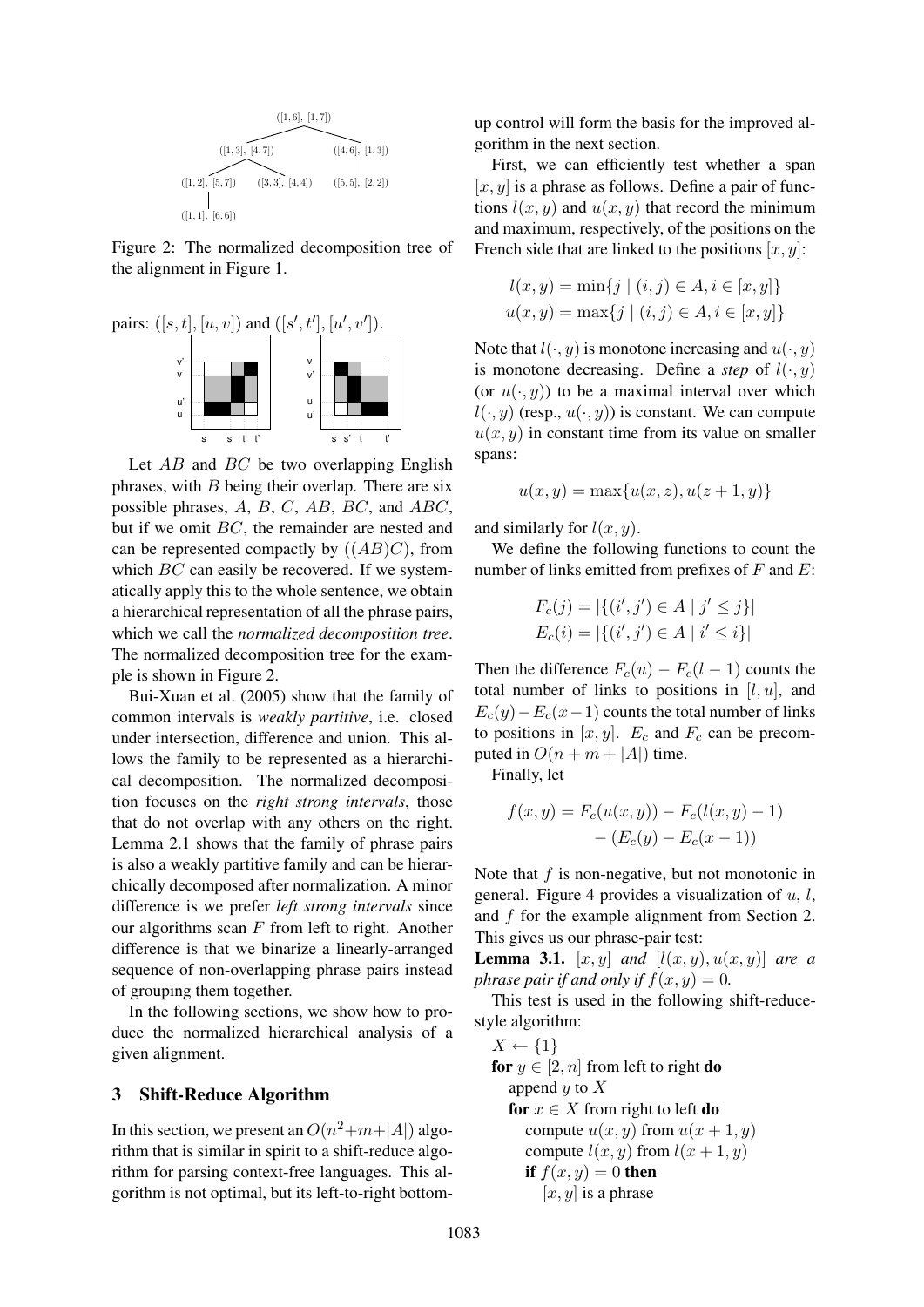```
remove [x + 1, y] from X
    end if
  end for
end for
```
In the worst case, at each iteration we traverse the entire stack  $X$  without a successful reduction, indicating that the worst case time complexity is  $O(n^2)$ .

# 4 A Linear Algorithm

In this section, we modify the shift-reduce algorithm into a linear-time algorithm that avoids unnecessary reduction attempts. It is a generalization of Uno and Yagiura's algorithm.

#### 4.1 Motivation

The reason that our previous algorithm is quadratic is that for each  $y$ , we try every possible combination with the values in  $X$ . Uno and Yagiura (2000) point out that in the case of permutations, it is not necessary to examine all spans, because it is possible to delete elements from X so that  $f(\cdot, y)$  is monotone decreasing on  $X$ . This means that all the  $x \in X$  such that  $f(x, y) = 0$  can always be conveniently found at the end of X. That this can be done safely is guaranteed by the following:

**Lemma 4.1.** *If*  $x_1 < x_2 < y$  *and*  $f(x_1, y) <$  $f(x_2, y)$ *, then for all*  $y' \ge y$ *,*  $f(x_2, y') > 0$  *(i.e.,*  $[x_2, y']$  *is not a phrase*).

Let us say that  $x_2$  *violates monotonicity* if  $x_1$ is the predecessor of  $x_2$  in X and  $f(x_1, y)$  <  $f(x_2, y)$ . Then by Lemma 4.1, we can safely remove  $x_2$  from X.

Furthermore, Uno and Yagiura (2000) show that we can enforce monotonicity at all times in such a way that the whole algorithm runs in linear time. This is made possible with a shortcut based on the following:

**Lemma 4.2.** *If*  $x_1 < x_2 < y$  *and*  $u(x_1, y - 1) >$  $u(x_2, y - 1)$  *but*  $u(x_1, y) = u(x_2, y)$ *, then for all*  $y' \geq y$ ,  $f(x_2, y') > 0$  (i.e.,  $[x_2, y']$  is not a phrase). *The same holds* mutatis mutandis *for* l*.*

Let us say that  $y$  *updates* a step  $[x', y']$  of  $u$  (or *l*) if  $u(x', y) > u(x', y - 1)$  (resp.,  $l(x', y) <$  $l(x', y-1)$ ). By Lemma 4.2, if  $[x_1, y_1]$  and  $[x_2, y_2]$ are different steps of  $u(\cdot, y - 1)$  (resp.,  $l(\cdot, y - 1)$ ) and y updates both of them, then we can remove from X all x' such that  $x_2 \leq x' < y$ .



Figure 3: Illustration of step (3) of the algorithm. The letters indicate substeps of (3).

#### 4.2 Generalized algorithm

These results generalize to the many-to-many alignment case, although we must introduce a few nuances. The new algorithm proceeds as follows:

Initialize  $X = \{1\}$ . For  $y \in [2, n]$  from left to right:

- 1. Append  $y$  to  $X$ .
- 2. Update  $u$  and  $l$ :
	- (a) Traverse the steps of  $u(\cdot, y 1)$  from right to left and compute  $u(\cdot, y)$  until we have found the leftmost step  $[x^*, y^*]$  of  $u(\cdot, y-1)$  that gets updated by y.
	- (b) Do the same for  $l$ .

We have computed two values for  $x^*$ ; let  $x_1^*$ be the smaller and  $x_2^*$  be the larger. Similarly, let  $y_1^*$  be the smaller  $y^*$ .

- 3. Enforce monotonicity of  $f(\cdot, y)$  (see Figure 3):
	- (a) The positions left of the smaller  $x^*$  always satisfy monotonicity, so do nothing.
	- (b) For  $x \in [x_1^*, x_2^*) \cap X$  while x violates monotonicity, remove  $x$  from  $X$ .
	- (c) For  $x \in [x_2^*, y_1^*] \cap X$  while x violates monotonicity, remove  $x$  from  $X$ .
	- (d) The steps right of  $y_1^*$  may or may not violate monotonicity, but we use the stronger Lemma 4.2 to delete all of them (excluding  $y$ ).<sup>1</sup>

<sup>&</sup>lt;sup>1</sup>In the special case where  $[x^*, y^*]$  is updated by y to the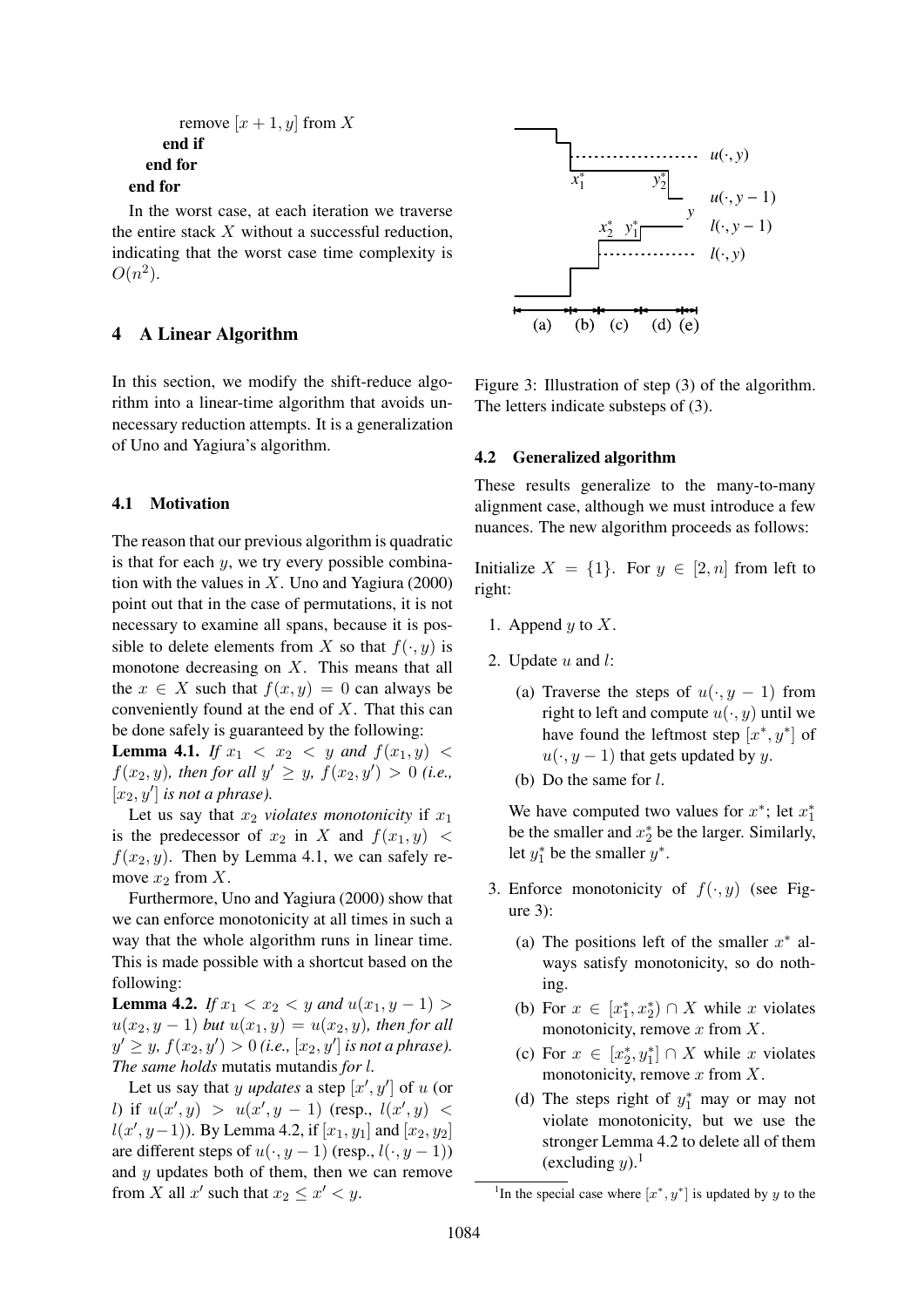

Figure 4: The evolution of  $u(x, y)$ ,  $l(x, y)$ , and  $f(x, y)$  as y goes from 1 to 6 for the example alignment. Each pair of diagrams shows the state of affairs between steps (3) and (4) of the algorithm. Light grey boxes are the steps of u, and darker grey boxes are the steps of l. We use solid boxes to plot the values of remaining  $x$ 's on the list but also show the other values in empty boxes for completeness.

- (e) Finally, if  *violates monotonicity, re*move it from X.
- 4. For  $x \in X$  from right to left until  $f(x, y)$ 0, output  $[x, y]$  and remove x's successor in  $X<sup>2</sup>$

An example of the algorithm's execution is shown in Figure 4. The evolution of  $u(x, y)$ ,  $l(x, y)$ , and  $f(x, y)$  is displayed for increasing y (from 1 to 6). We point out the interesting steps. When  $y = 2$ , position 2 is eliminated due to step (3e) of our algorithm to ensure monotonicity of f at the right end, and  $[1, 2]$  is reduced. When

 $y = 3$ , two reductions are made: one on [3, 3] and the other on [1, 3]. Because of leftmost normalization, position 3 is deleted. When  $y = 6$ , we have  $x_1^* = x_2^* = y_1^* = 5$ , so that position 5 is deleted by step (3c) and position 6 is deleted by step (3e).

#### 4.3 Correctness

We have already argued in Section 4.1 that the deletion of elements from  $X$  does not alter the output of the algorithm. It remains to show that step (3) guarantees monotonicity:

**Claim 4.3.** *For all y, at the end of step (3),*  $f(\cdot, y)$ *is monotone decreasing.*

*Proof.* By induction on y. For  $y = 1$ , the claim is trivially true. For  $y > 1$ , we want to show that for  $x_1, x_2$  adjacent in X such that  $x_1 < x_2$ ,  $f(x_1, y) \ge f(x_2, y)$ . We consider the five regions of X covered by step  $(3)$  (cf. Figure 3), and then

same value as the step to its left, we can use Lemma 4.2 to delete  $[x^*, y^*]$  and y as well, bypassing steps (3b), (3c), and  $(3e)$ 

<sup>&</sup>lt;sup>2</sup>If there are any such x, they must lie to the left of  $x_1^*$ . Therefore a further optimization would be to perform step (4) before step (3), starting with the predecessor of  $x_1^*$ . If a reduction is made, we can jump to step (3e).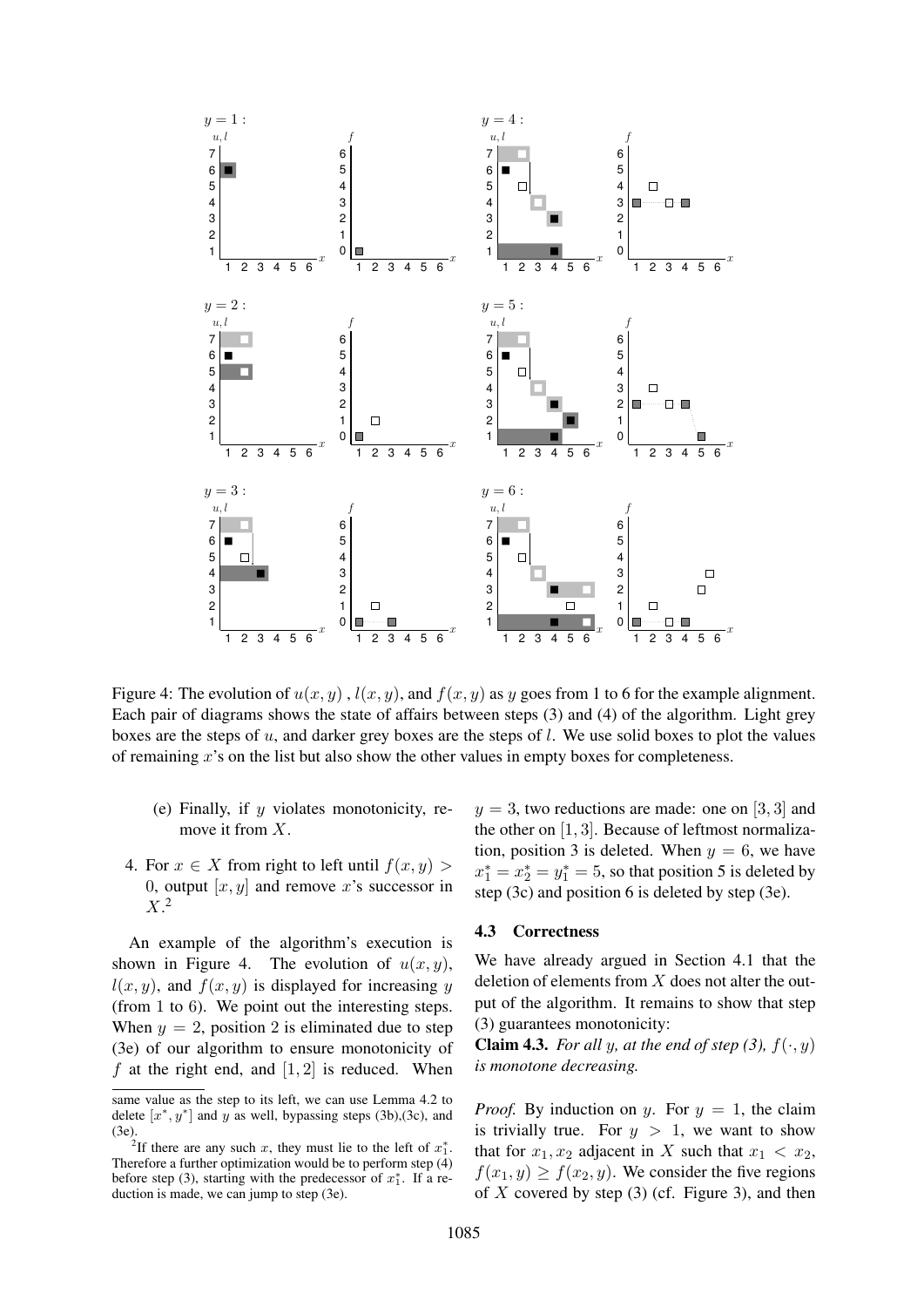the boundaries between them.

Region (a):  $x_1, x_2 \in [1, x_1^*]$ . Since  $u(x_i, y) =$  $u(x_i, y-1)$  and  $l(x_i, y) = l(x_i, y-1)$ , we have:

$$
f(x_i, y) - f(x_i, y - 1) = 0 - (E_c(y) - E_c(y - 1))
$$

i.e., in this region,  $f$  shifts down uniformly from iteration  $y - 1$  to iteration y. Hence, if  $f(\cdot, y -$ 1) was monotonic, then  $f(\cdot, y)$  is also monotonic within this region.

Region (b):  $x_1, x_2 \in [x_1^*, x_2^*)$ . Since  $u(x_1, y -$ 1) =  $u(x_2, y - 1)$  and  $u(x_1, y) = u(x_2, y)$  and similarly for  $l$ , we have:

$$
f(x_1, y) - f(x_1, y - 1) = f(x_2, y) - f(x_2, y - 1)
$$

i.e., in this region,  $f$  shifts up or down uniformly.<sup>3</sup> Hence, if  $f(\cdot, y - 1)$  was monotonic, then  $f(\cdot, y)$ is also monotonic within this region.

Region (c):  $x_1, x_2 \in [x_2^*, y_1^*]$ . Same as Case 2. Region (d) and (e): Vacuous (these regions have at most one element).

The remaining values of  $x_1, x_2$  are those that straddle the boundaries between regions. But step (3) of the algorithm deals with each of these boundaries explicitly, deleting elements until  $f(x_1) \ge f(x_2)$ . Thus  $f(\cdot, y)$  is monotonic everywhere.  $\Box$ 

### 4.4 Implementation and running time

X should be implemented in a way that allows linear-time traversal and constant-time deletion; also,  $u$  and  $l$  must be implemented in a way that allows linear-time traversal of their steps. Doublylinked lists are appropriate for all three functions. **Claim 4.4.** *The above algorithm runs in*  $O(n +$  $m + |A|$ ) *time.* 

We can see that the algorithm runs in linear time if we observe that whenever we traverse a part of X, we delete it, except for a constant amount of work per iteration (that is, per value of  $y$ ): the steps traversed in (2) are all deleted in (3d) except four (two for  $u$  and two for  $l$ ); the positions traversed in (3b), (3c), and (4) are all deleted except one.

## 4.5 SCFG Rule extraction

The algorithm of the previous section outputs the normalized decomposition tree depicted in Figure 2. From this tree, it is straightforward to obtain

$$
A \to B^{(1)}C^{(2)}, C^{(2)}B^{(1)}
$$
  
\n
$$
B \to D^{(1)}E^{(2)}, E^{(2)}D^{(1)}
$$
  
\n
$$
C \to e_4 F^{(1)} e_6, f_1 F^{(1)} f_3
$$
  
\n
$$
D \to G^{(1)} e_2, f_5 G^{(1)} f_6
$$
  
\n
$$
E \to e_3, f_4
$$
  
\n
$$
F \to e_5, f_2
$$
  
\n
$$
G \to e_1, f_6
$$

Figure 5: Each node from the normalized decomposition tree of Figure 2 is converted into an SCFG rule.

a set of maximally-decomposed SCFG rules. As an example, the tree of Figure 2 produces the rules shown in Figure 5.

We adopt the SCFG notation of Satta and Peserico (2005). Each rule has a right-hand side sequence for both languages, separated by a comma. Superscript indices in the right-hand side of grammar rules such as:

$$
A \to B^{(1)}C^{(2)}, C^{(2)}B^{(1)}
$$

indicate that the nonterminals with the same index are linked across the two languages, and will eventually be rewritten by the same rule application. The example above inverts the order of  $B$  and  $C$ when translating from the source language to the target language.

The SCFG rule extraction proceeds as follows. Assign a nonterminal label to each node in the tree. Then for each node  $(S, T)$  in the tree top-down, where  $S$  and  $T$  are sequences of positions,

- 1. For each child  $(S', T')$ , S' and T' must be subsequences of  $S$  and  $T$ , respectively. Replace their occurrences in  $S$  and  $T$  with a pair of coindexed nonterminals  $X'$ , where  $X'$  is the nonterminal assigned to the child.
- 2. For each remaining position  $i$  in  $S$ , replace  $i$ with  $e_i$ .
- 3. For each remaining position  $j$  in  $T$ , replace  $j$ with  $f_i$ .
- 4. Output the rule  $X \rightarrow S$ , T, where X is the nonterminal assigned to the parent.

As an example, consider the node  $([4, 6], [1, 3])$ in Figure 2. After step 1, it becomes

$$
(4 F^{(1)} 6, 1 F^{(1)} 3)
$$

and after steps 2 and 3, it becomes

$$
(e_4 F^{(1)} e_6, f_1 F^{(1)} f_3)
$$

<sup>&</sup>lt;sup>3</sup>It can be shown further that in this region,  $f$  shifts up or is unchanged. Therefore any reductions in step (4) must be in region (a).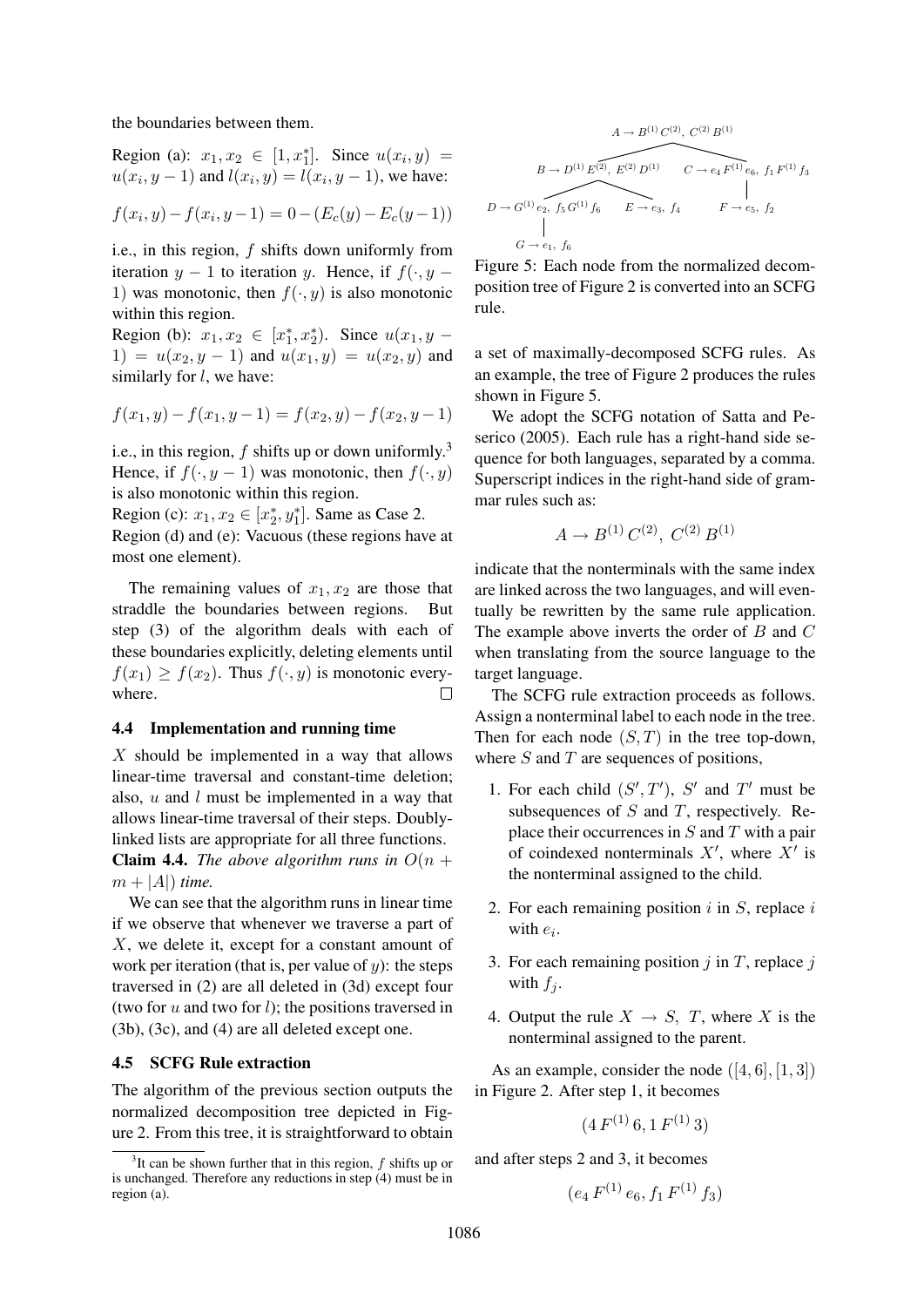| Hindi/English    | 52.8 | 53.5 | 99.9 |       | 99.9  | 100.0 |       |
|------------------|------|------|------|-------|-------|-------|-------|
| Chinese/English  | 51.0 | 52.4 | 99.7 | 99.8  | 100.0 | 100.0 | 100.0 |
| French/English   | 52.1 | 53.5 | 99.9 | 100.0 | 100.0 | 100.0 |       |
| Romanian/English | 50.8 | 52.6 | 99.9 | 99.9  | 100.0 |       | 100.0 |
| Spanish/English  | 50.7 | 51.8 | 99.9 | 100.0 | 100.0 | 100.0 |       |

Table 1: Cumulative percentages of rule tokens by number of nonterminals in right-hand side. A blank indicates that no rules were found with that number of nonterminals.

Finally, step 4 outputs

$$
C \to e_4 \, F^{(1)} \, e_6, \ f_1 \, F^{(1)} \, f_3
$$

A few choices are available to the user depending on the application intended for the SCFG extraction. The above algorithm starts by assigning a nonterminal to each node in the decomposition tree; one could assign a unique nonterminal to each node, so that the resulting grammar produces exactly the set of sentences given as input. But for machine translation, one may wish to use a single nonterminal, such that the extracted rules can recombine freely, as in Chiang (2005).

Unaligned words in either language (an empty row or column in the alignment matrix, not present in our example) will be attached as high as possible in our tree. However, other ways of handling unaligned words are possible given the decomposition tree. One can produce all SCFG rules consistent with the alignment by, for each unaligned word, looping through possible attachment points in the decomposition tree. In this case, the number of SCFG rules produced may be exponential in the size of the original input sentence; however, even in this case, the decomposition tree enables a rule extraction algorithm that is linear in the output length (the number of SCFG rules).

#### 4.6 Phrase extraction

We briefly discuss the process of extracting all phrase pairs consistent with the original alignment from the normalized decomposition tree. First of all, every node in the tree gives a valid phrase pair. Then, in the case of overlapping phrase pairs such as the example in Section 2.1, the decomposition tree will contain a left-branching chain of binary nodes all performing the same permutation. While traversing the tree, whenever we identify such a chain, let  $\eta_1, \ldots, \eta_k$  be the sequence of all the children of the nodes in the chain. Then, each of the subsequences  $\{\eta_i, \dots, \eta_j \mid 1 \leq i \leq j\}$  $j \leq k$  yields a valid phrase pair. In our example, the root of the tree of Figure 2 and its left child form such a chain, with three children; the subsequence  $\{(3, 3), [4, 4]), ([4, 6], [1, 3])\}$  yields the phrase  $([3, 6], [1, 4])$ . In the case of unaligned words, we can also consider all combinations of their attachments, as discussed for SCFG rule extraction.

# 5 Experiments on Analyzing Word **Alignments**

One application of our factorization algorithm is analyzing human-annotated word alignments. Wellington et al. (2006) argue for the necessity of discontinuous spans (i.e., for a formalism beyond Synchronous CFG) in order for synchronous parsing to cover human-annotated word alignment data under the constraint that rules have a rank of no more than two. In a related study, Zhang and Gildea (2007) analyze the rank of the Synchronous CFG derivation trees needed to parse the same data. The number of discontinuous spans and the rank determine the complexity of dynamic programming algorithms for synchronous parsing (alignment) or machine translation decoding.

Both studies make simplifying assumptions on the alignment data to avoid dealing with many-tomany word links. Here, we apply our alignment factorization algorithm directly to the alignments to produce a normalized decomposition tree for each alignment and collect statistics on the branching factors of the trees.

We use the same alignment data for the five language pairs Chinese-English, Romanian-English, Hindi-English, Spanish-English, and French-English as Wellington et al. (2006). Table 1 reports the number of rules extracted by the rank, or number of nonterminals on the right-hand side. Almost all rules are binary, implying both that binary synchronous grammars are adequate for MT, and that our algorithm can find such grammars. Table 2 gives similar statistics for the number of *terminals* in each rule. The phrases we extract are short enough that they are likely to generalize to new sentences. The apparent difficulty of